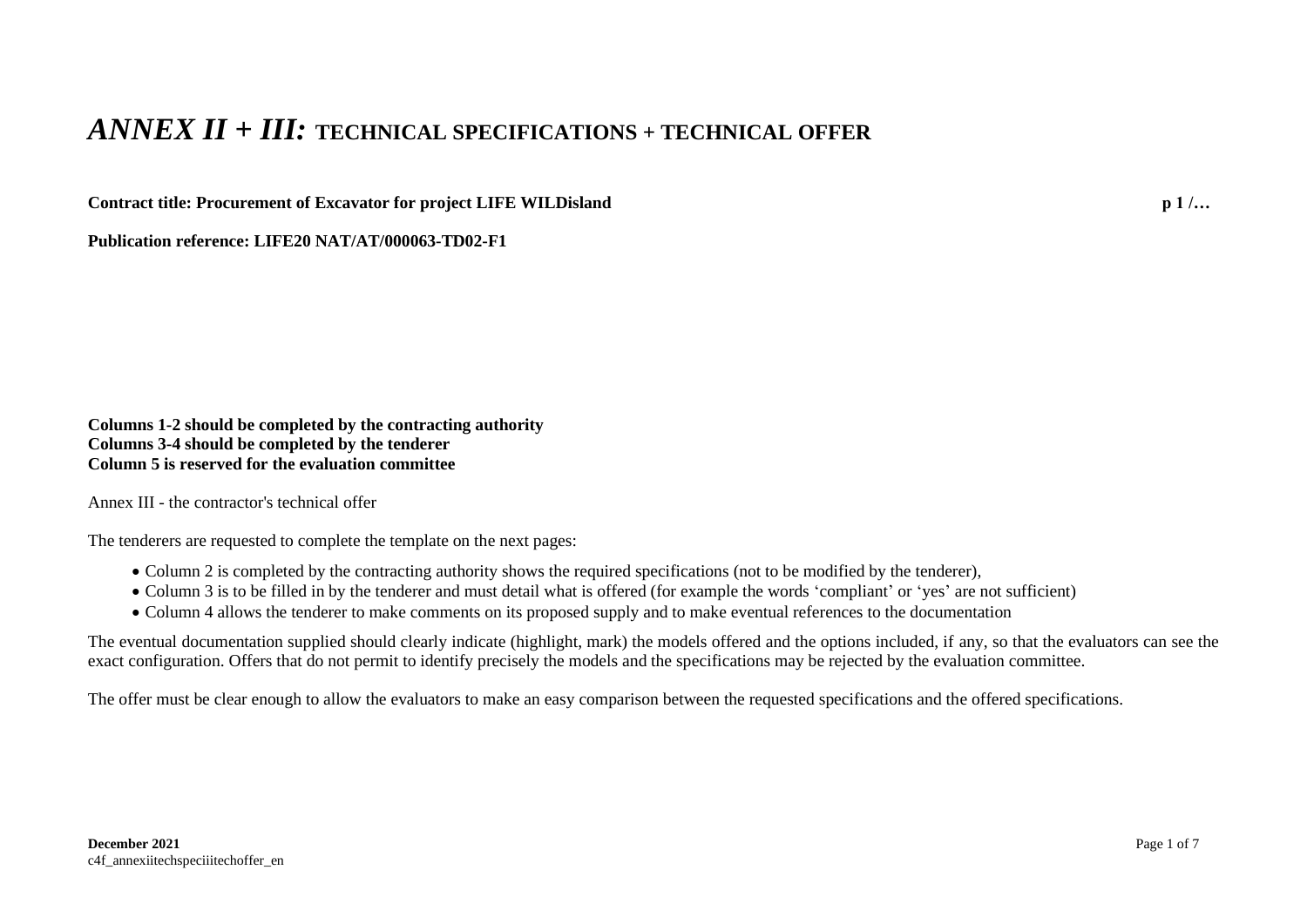| 1.                    | 2.                                                                           |                                                                                 |                                    | 3.                            | 4.                                      | 5.                                     |
|-----------------------|------------------------------------------------------------------------------|---------------------------------------------------------------------------------|------------------------------------|-------------------------------|-----------------------------------------|----------------------------------------|
| <b>Item</b><br>number | <b>Specifications required</b>                                               |                                                                                 |                                    | <b>Specifications offered</b> | Notes, remarks,<br>ref to documentation | <b>Evaluation</b><br>committee's notes |
| $\mathbf{1}$          | <b>Excavator</b><br><b>Quantity: 1 unit</b><br><b>Technical requirement:</b> |                                                                                 |                                    |                               |                                         |                                        |
|                       | Engine power kW<br>(po ISO 9249)                                             | 110 kW-120 kW                                                                   | Engine power kW (po<br>ISO 9249)   |                               |                                         |                                        |
|                       | Engine type                                                                  | Diesel engine with common-<br>rail injection, turbo charger<br>and after cooler | Engine type                        |                               |                                         |                                        |
|                       | Engine max. torque<br>(ISO 9249)                                             | min 650 Nm                                                                      | Engine max. torque<br>(ISO 9249)   |                               |                                         |                                        |
|                       | Machine operating<br>weight                                                  | $24t - 25t$                                                                     | Machine operating<br>weight        |                               |                                         |                                        |
|                       | Exhaust emission<br>standard                                                 | EU Stage V                                                                      | Exhaust emission<br>standard       |                               |                                         |                                        |
|                       | Swing drive torque                                                           | min 70 kNm                                                                      | Swing drive torque                 |                               |                                         |                                        |
|                       | DEF (AdBlue) Tank                                                            | min 45 L                                                                        | DEF (AdBlue) Tank                  |                               |                                         |                                        |
|                       | Fuel tank                                                                    | min 400 L                                                                       | Fuel tank                          |                               |                                         |                                        |
|                       | Locable fuel tank                                                            | Yes                                                                             | Locable fuel tank                  |                               |                                         |                                        |
|                       | Electrical system<br>voltage                                                 | 24V                                                                             | Electrical system<br>voltage       |                               |                                         |                                        |
|                       | Maximum hydraulic<br>oil pump flow                                           | min $2x 200$ L/min                                                              | Maximum hydraulic<br>oil pump flow |                               |                                         |                                        |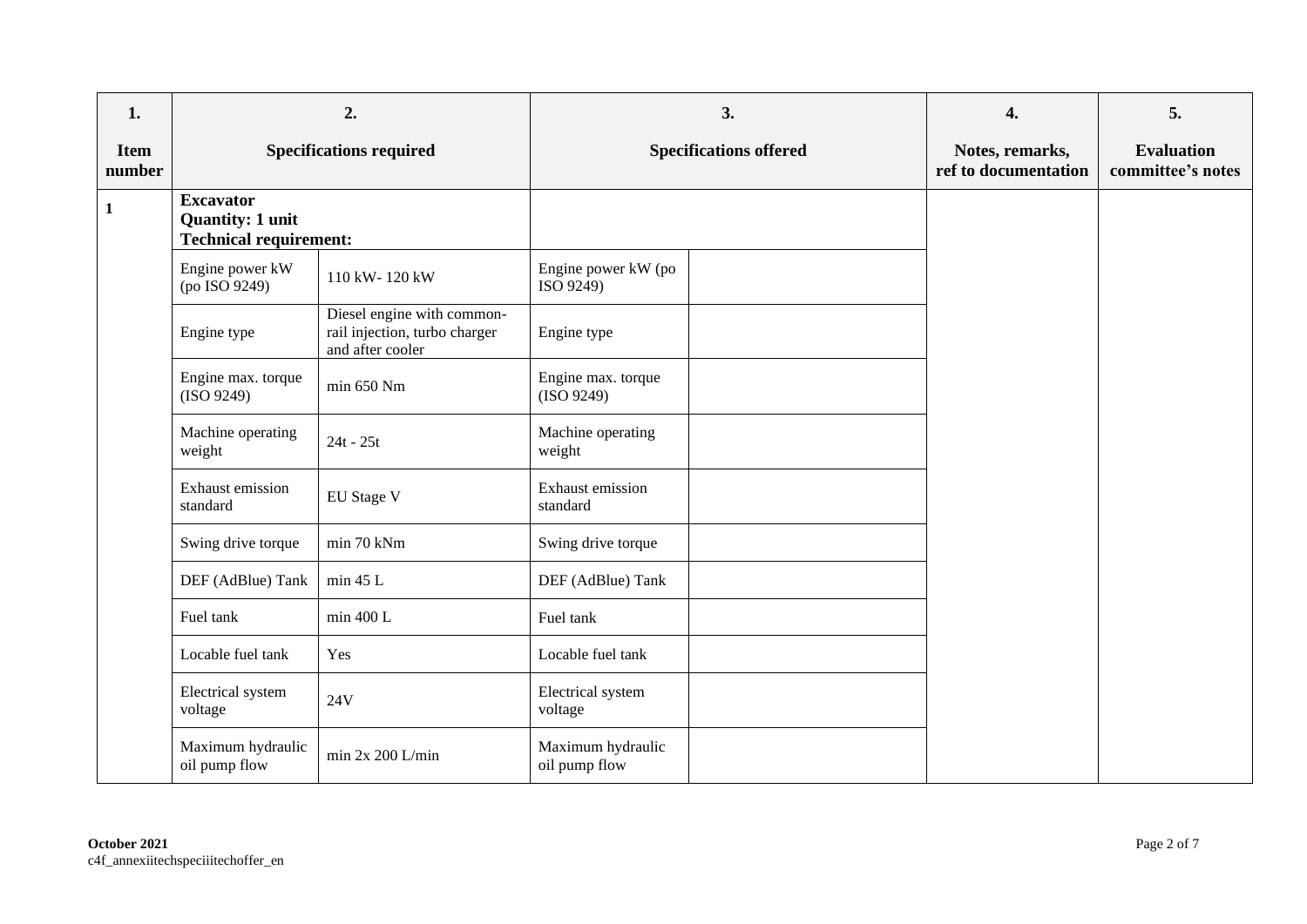| 1.                    |                                          | 2.                             |                                       | 3.                            | 4.                                      | 5.                                     |
|-----------------------|------------------------------------------|--------------------------------|---------------------------------------|-------------------------------|-----------------------------------------|----------------------------------------|
| <b>Item</b><br>number |                                          | <b>Specifications required</b> |                                       | <b>Specifications offered</b> | Notes, remarks,<br>ref to documentation | <b>Evaluation</b><br>committee's notes |
|                       | Maximum hydraulic<br>pump pressure       | min 380 bar                    | Maximum hydraulic<br>pump pressure    |                               |                                         |                                        |
|                       | Drawbar pull on<br>crawler               | min 230 kN                     | Drawbar pull on<br>crawler            |                               |                                         |                                        |
|                       | Maximum travel<br>speed                  | min. 5.9 km/h                  | Maximum travel<br>speed               |                               |                                         |                                        |
|                       | Engine displacement                      | from $4$ to $5$ L              | Engine displacement                   |                               |                                         |                                        |
|                       | Clearance                                | min 480 mm                     | Clearance                             |                               |                                         |                                        |
|                       | Stick                                    | $6.0 - 6.5$ m                  | Stick                                 |                               |                                         |                                        |
|                       | Mono Boom<br>digging force (ISO<br>6015) | $min$ 105 kN                   | Mono Boom digging<br>force (ISO 6015) |                               |                                         |                                        |
|                       | Stick digging force<br>(ISO 6015)        | min 60 kN                      | Stick digging force<br>(ISO 6015)     |                               |                                         |                                        |
|                       | Bucket digging<br>force (ISO $6015$ )    | min 95 kN                      | Bucket digging force<br>(ISO 6015)    |                               |                                         |                                        |
|                       | Mono Boom                                | min 8.5-9.0 m                  | Mono Boom                             |                               |                                         |                                        |
|                       | Transport length                         | max 13 m                       | Transport length                      |                               |                                         |                                        |
|                       | Horizontal reach                         | min 15.5 m                     | Horizontal reach                      |                               |                                         |                                        |
|                       | Digging depth                            | min 11,5 m                     | Digging depth                         |                               |                                         |                                        |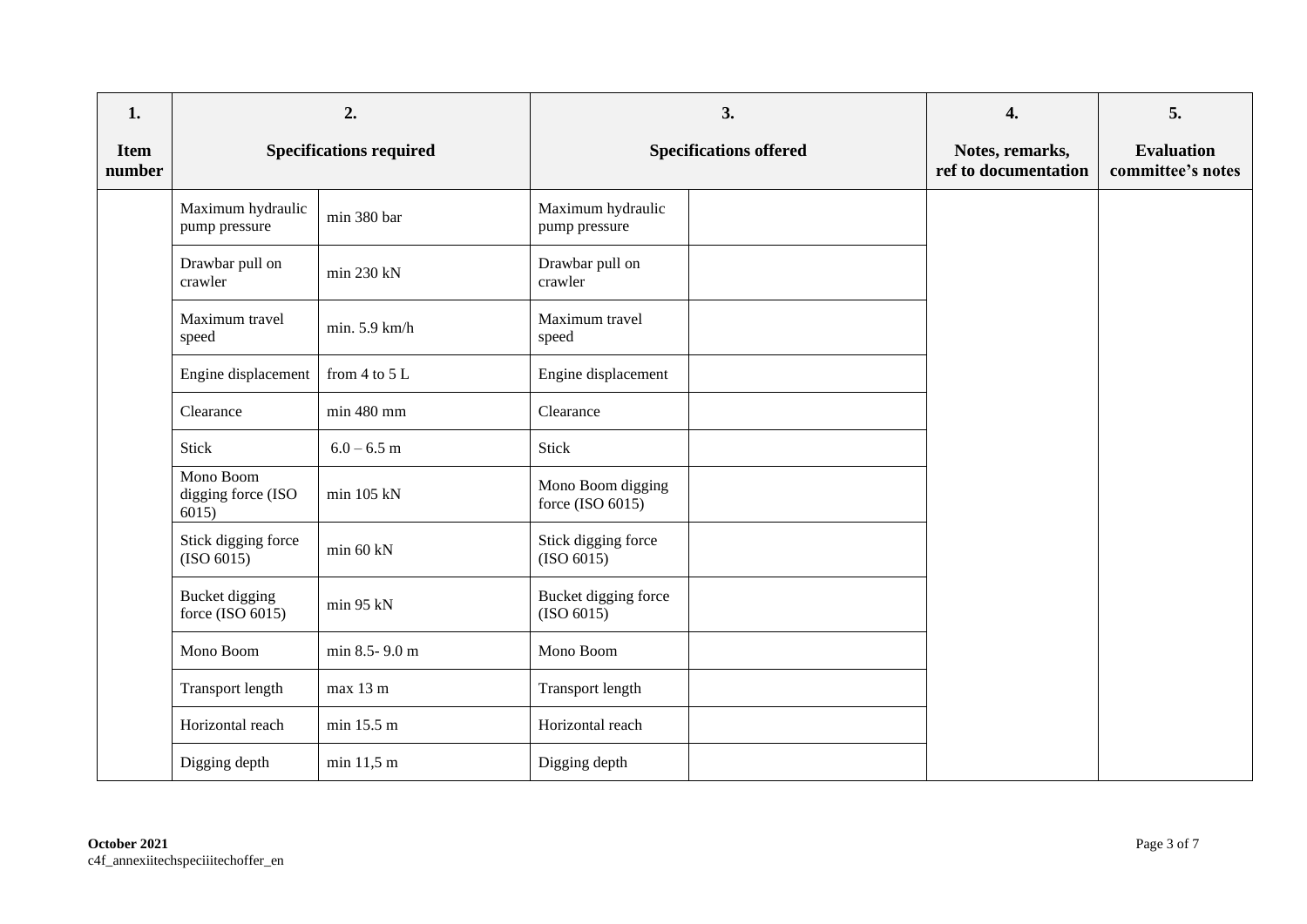| 1.                    |                                                                                      | 2.                                                                                |                                                                              | 3. | 4.                                      | 5.                                     |
|-----------------------|--------------------------------------------------------------------------------------|-----------------------------------------------------------------------------------|------------------------------------------------------------------------------|----|-----------------------------------------|----------------------------------------|
| <b>Item</b><br>number | <b>Specifications required</b>                                                       |                                                                                   | <b>Specifications offered</b>                                                |    | Notes, remarks,<br>ref to documentation | <b>Evaluation</b><br>committee's notes |
|                       | Noise level in the<br>cabin                                                          | max 70 dB                                                                         | Noise level in the<br>cabin                                                  |    |                                         |                                        |
|                       | Bucket capacity<br>with teeth for<br>material specific<br>weight $1.8 \text{ t/m}^3$ | min. $0.6$ m <sup>3</sup>                                                         | Bucket capacity with<br>teeth for material<br>specific weight 1.8<br>$t/m^3$ |    |                                         |                                        |
|                       | Ditch cleaning<br>bucket width                                                       | min. 2000 mm                                                                      | Ditch cleaning bucket<br>width                                               |    |                                         |                                        |
|                       | Air conditioning                                                                     | <b>YES</b>                                                                        | Air conditioning                                                             |    |                                         |                                        |
|                       | Radio                                                                                | <b>YES</b>                                                                        | Radio                                                                        |    |                                         |                                        |
|                       | Track pad width                                                                      | min. 700 mm                                                                       | Track pad width                                                              |    |                                         |                                        |
|                       | Other minimal requirements:                                                          |                                                                                   | Other minimal requirements:                                                  |    |                                         |                                        |
|                       |                                                                                      | 3-piece chain guide                                                               |                                                                              |    |                                         |                                        |
|                       |                                                                                      | Additional reinforced cover<br>and base plate for<br>undercarriage center section |                                                                              |    |                                         |                                        |
|                       |                                                                                      | Radiator fine mesh protection<br>grid                                             |                                                                              |    |                                         |                                        |
|                       |                                                                                      | Air pre-filter with cyclonical<br>dust trap                                       |                                                                              |    |                                         |                                        |
|                       |                                                                                      | Automatic central lubrication<br>system                                           |                                                                              |    |                                         |                                        |
|                       |                                                                                      | Centralized lubrication<br>extended for connecting link                           |                                                                              |    |                                         |                                        |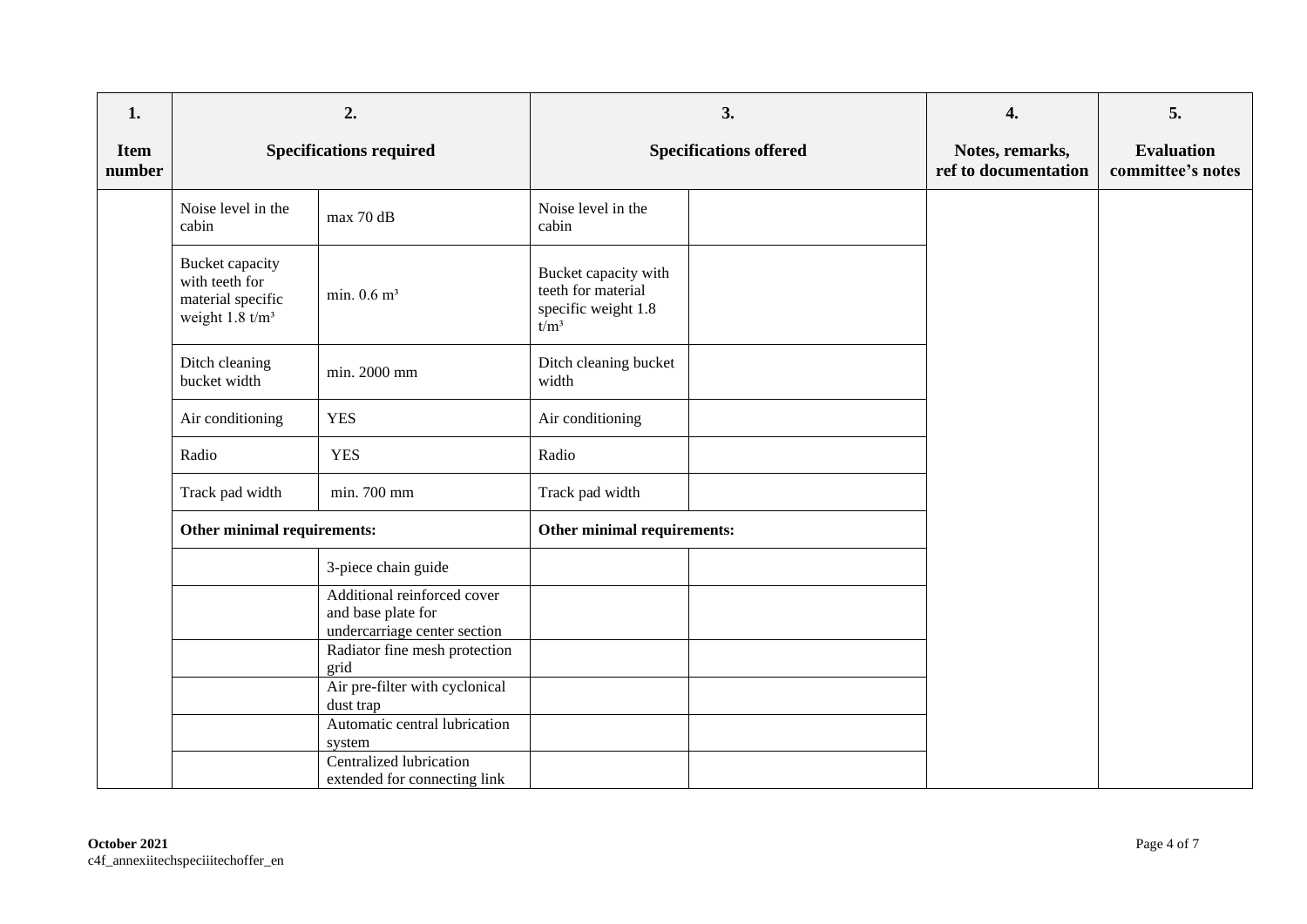| 1.                    | 2.                                                                              | 3.                            | 4.                                      | 5.                                     |
|-----------------------|---------------------------------------------------------------------------------|-------------------------------|-----------------------------------------|----------------------------------------|
| <b>Item</b><br>number | <b>Specifications required</b>                                                  | <b>Specifications offered</b> | Notes, remarks,<br>ref to documentation | <b>Evaluation</b><br>committee's notes |
|                       | Medium pressure hydraulic<br>circuit                                            |                               |                                         |                                        |
|                       | Floating boom                                                                   |                               |                                         |                                        |
|                       | All LED lights                                                                  |                               |                                         |                                        |
|                       | Integrated fuel pump                                                            |                               |                                         |                                        |
|                       | Automatic reversible fan                                                        |                               |                                         |                                        |
|                       | Rear camera                                                                     |                               |                                         |                                        |
|                       | Side camera                                                                     |                               |                                         |                                        |
|                       | Automatic engine idling /<br>speed increase, controlled via<br>joystick sensors |                               |                                         |                                        |
|                       | Multifunctional colour display,<br>large, minimum 8"                            |                               |                                         |                                        |
|                       | ROPS cab protection                                                             |                               |                                         |                                        |
|                       | Magnetic rod in the hydraulic<br>tank                                           |                               |                                         |                                        |
|                       | Rotating beacon on cabin,<br>LED, 1 piece                                       |                               |                                         |                                        |
|                       | Acoustical back-up alarm                                                        |                               |                                         |                                        |
|                       | LiDAT system 10 years free<br>use                                               |                               |                                         |                                        |
|                       | Overload protection system                                                      |                               |                                         |                                        |
|                       | Load chart                                                                      |                               |                                         |                                        |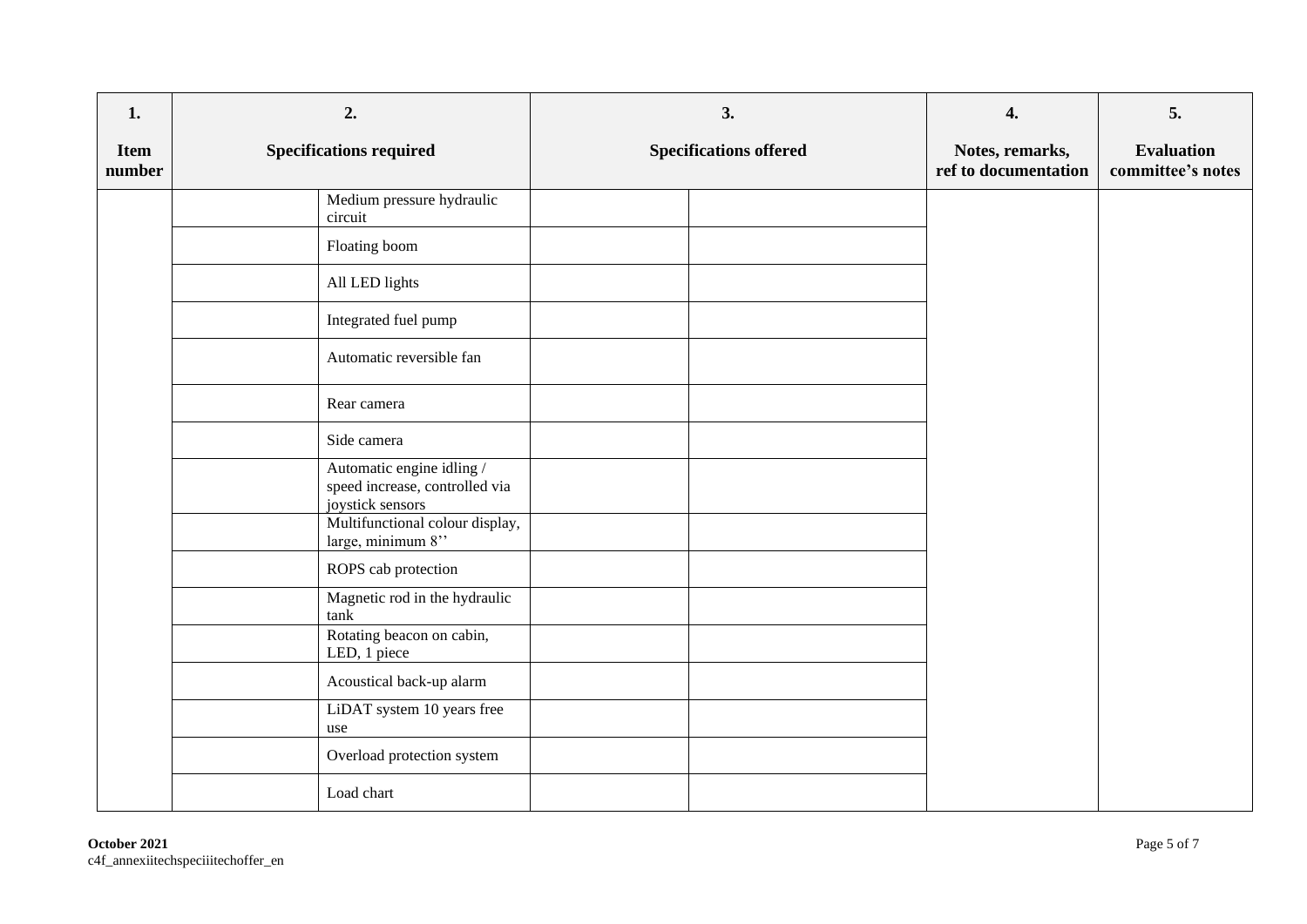| ı.<br><b>Item</b> | 2.<br><b>Specifications required</b>                                                                   | 3.<br><b>Specifications offered</b> | 4.<br>Notes, remarks, | э.<br><b>Evaluation</b> |
|-------------------|--------------------------------------------------------------------------------------------------------|-------------------------------------|-----------------------|-------------------------|
| number            |                                                                                                        |                                     | ref to documentation  | committee's notes       |
|                   | Laminated glass for cab                                                                                |                                     |                       |                         |
|                   | Pipe fracture safety valve for<br>stick cylinder                                                       |                                     |                       |                         |
|                   | Pipe fracture safety valves for<br>boom cylinders                                                      |                                     |                       |                         |
|                   | Extended warranty for the<br>whole machine 4 years or 6000<br>working hours, whichever<br>occurs first |                                     |                       |                         |

| All<br>items | <b>Installation</b> performed by contractor or authorised service<br>provider. All the equipment must include all necessary<br>parts and standards for its installation.                                                                  |  |  |
|--------------|-------------------------------------------------------------------------------------------------------------------------------------------------------------------------------------------------------------------------------------------|--|--|
| All<br>items | <b>Testing</b> of all basic functions of the instrument on a set of<br>producers standard samples commonly used for the<br>corresponding instrument.<br>Installed equipment must be tested as system, compatible<br>with existing system. |  |  |
| All<br>items | Technical documentation for equipment (Operating<br>manuals/ Users Guide/ Equipment operating instructions/<br>Cleaning procedures/ Maintenance procedures/ Calibration<br>procedures) upon delivery.                                     |  |  |